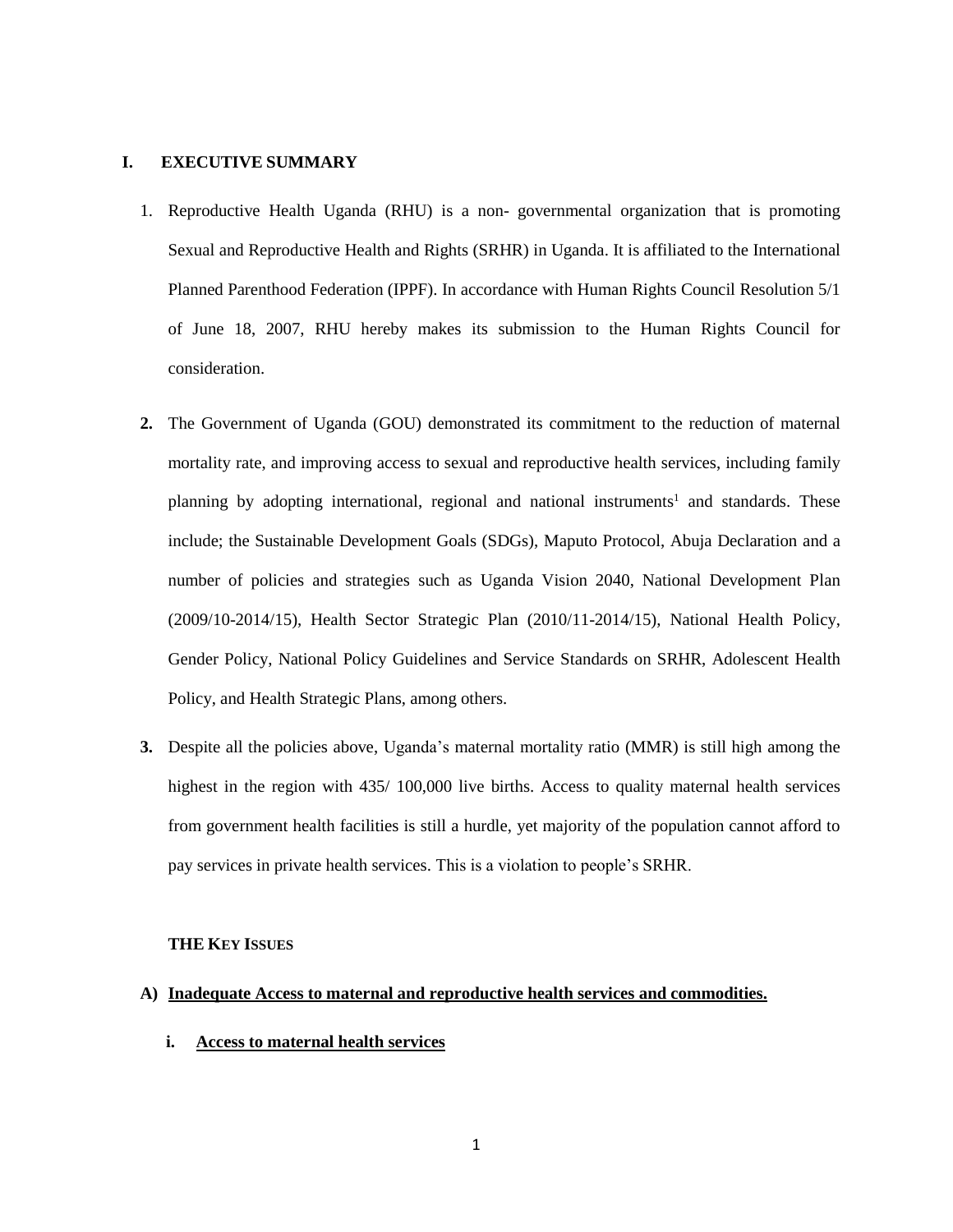- 4. According to the Uganda Demographic Health Survey (UDHS) 2011, maternal mortality is the leading cause of death among women of childbearing age in Uganda. This is as a result of major complications that account for 80% of all maternal deaths such as; severe infections (usually after childbirth), high blood pressure during pregnancy (pre-eclampsia and eclampsia) and unsafe abortion. Other contributions are as a result of systematic delays that include; delays in 1) Seeking health care by the woman, 2) Reaching the health service point 3) Receiving adequate health care<sup>2</sup> and negligence from health care providers, limited access to emergency obstetric care, and limited access to information on reproductive health care services, among others.
- 5. Treaty monitoring bodies have attributed states' failure to reduce maternal deaths to violation of a number of rights including the rights to health and life, and have tasked the state to take concrete steps to reduce the high maternal mortality rates.<sup>3</sup> During the previous Universal Periodic Review (UPR) of Uganda, the government accepted recommendations to continue to work towards reducing the high maternal mortality.<sup>4</sup> The Committee on Economic, Social and Cultural Rights (CESCR Committee), during its review of Uganda in 2015, also expressed concern regarding the high rate of maternal mortality, and recommended the state to intensify its efforts to reduce the rate including by sufficiently equipping facilities to provide antenatal, delivery and postnatal care.<sup>5</sup>
- 6. Despite these recommendations, however, the maternal mortality rate remains relatively high. The Ministry of Health has attributed difficulties in accessing maternal health services to several factors, including a lack of human resources, medicines and supplies, weak infrastructure and weak internal communications protocols at health care facilities.<sup>6</sup> Even though public health care facilities provide maternal health services free of charge, they often require that women purchase supplies from outside pharmacies when there is stock-out.<sup>7</sup> This discourages women from seeking delivery care from heath care facilities, since they are concerned that they have to travel to the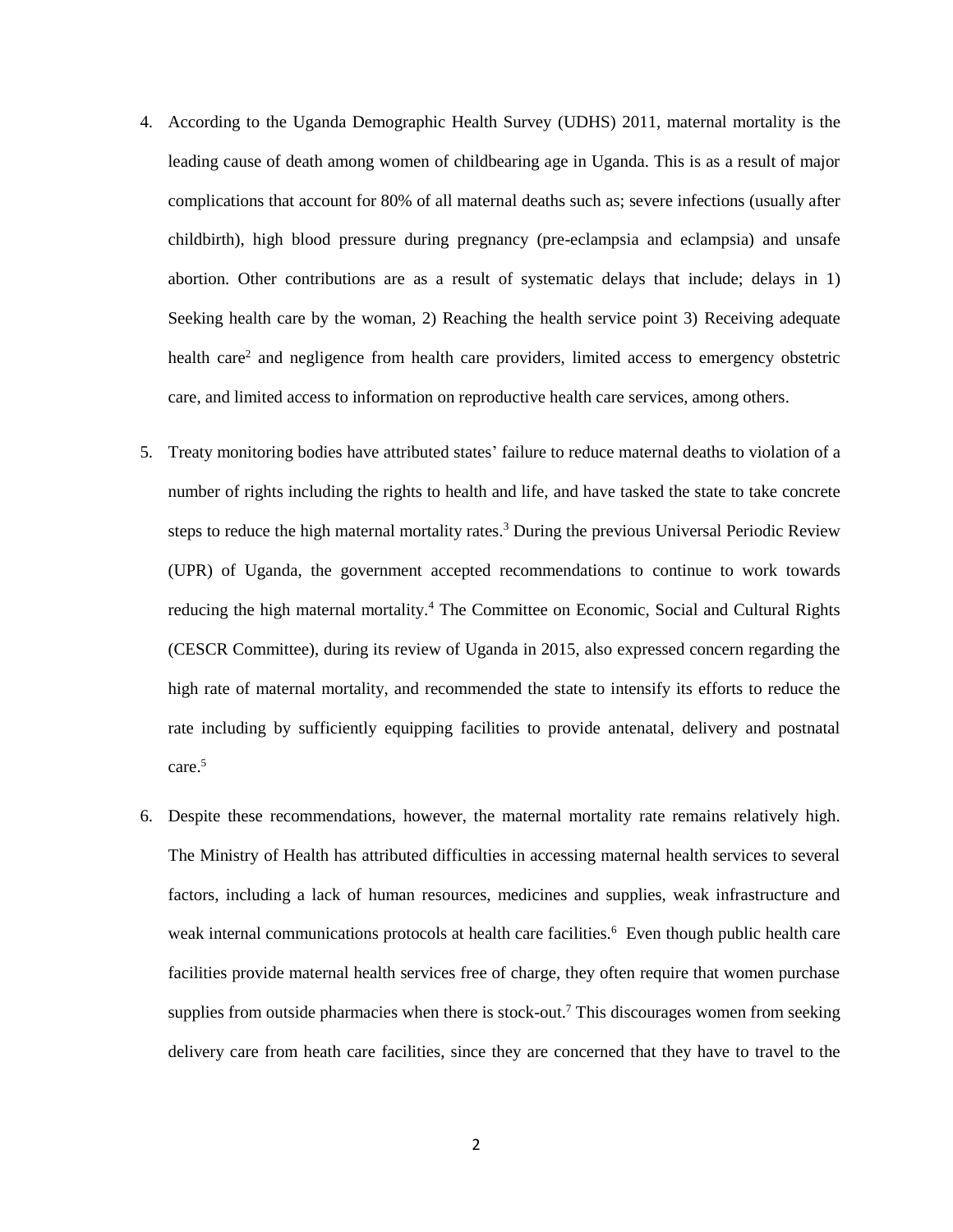health facility only to find out that there are no supplies. This in turn creates disparities in access based on a women's level of income and geographical location.<sup>8</sup>

7. Although in the previous UPR, the Human Rights Council recommended that the government raise the health budget to 15% of its national budget in order to increase access to sexual and reproductive health services,<sup>9</sup> the government has not implemented this recommendation and reproductive health services remain severely underfunded. The health sector budget was only about 8.6% of the total national budget in the 2013-2014 fiscal year and 9% of the 2014-2015 budget.<sup>10</sup> Instead of improving, the budget allocation for health has decreased to 7% of the total budget for 2015-2016 fiscal year. If the government is to achieve the goals it has committed to under the Sustainable Development Goals, including reducing the MMR to less than 70 deaths per 100,000 live births by 2020, <sup>11</sup> it needs to intensify its efforts of making maternal health care services more accessible including by allocating adequate resources.

### **ii. Unaffordable health care services in Uganda**

- 8. In a bid to ensure that Ugandans access affordable health care services in public health facilities, the president in March 2001 abolished cost sharing in the public sector and user fees were stopped. This was influenced by a report that cost sharing was leading to unnecessary suffering and even death. This has, however, not only had positive but also negative implications to the lives and health of the people. It should not be assumed that the end of cost sharing resulted in free health care services to the patients. In other instances, informal "under the-table" payments to health workers are a feature of many nominally free health services. This practice has not only denied Ugandans access to health care services but has also resulted into death of patients.
- 9. The continuous violation of the right to health and specifically the SRHR for women saw Uganda civil society organizations to petition the courts of law for government's failure to protect women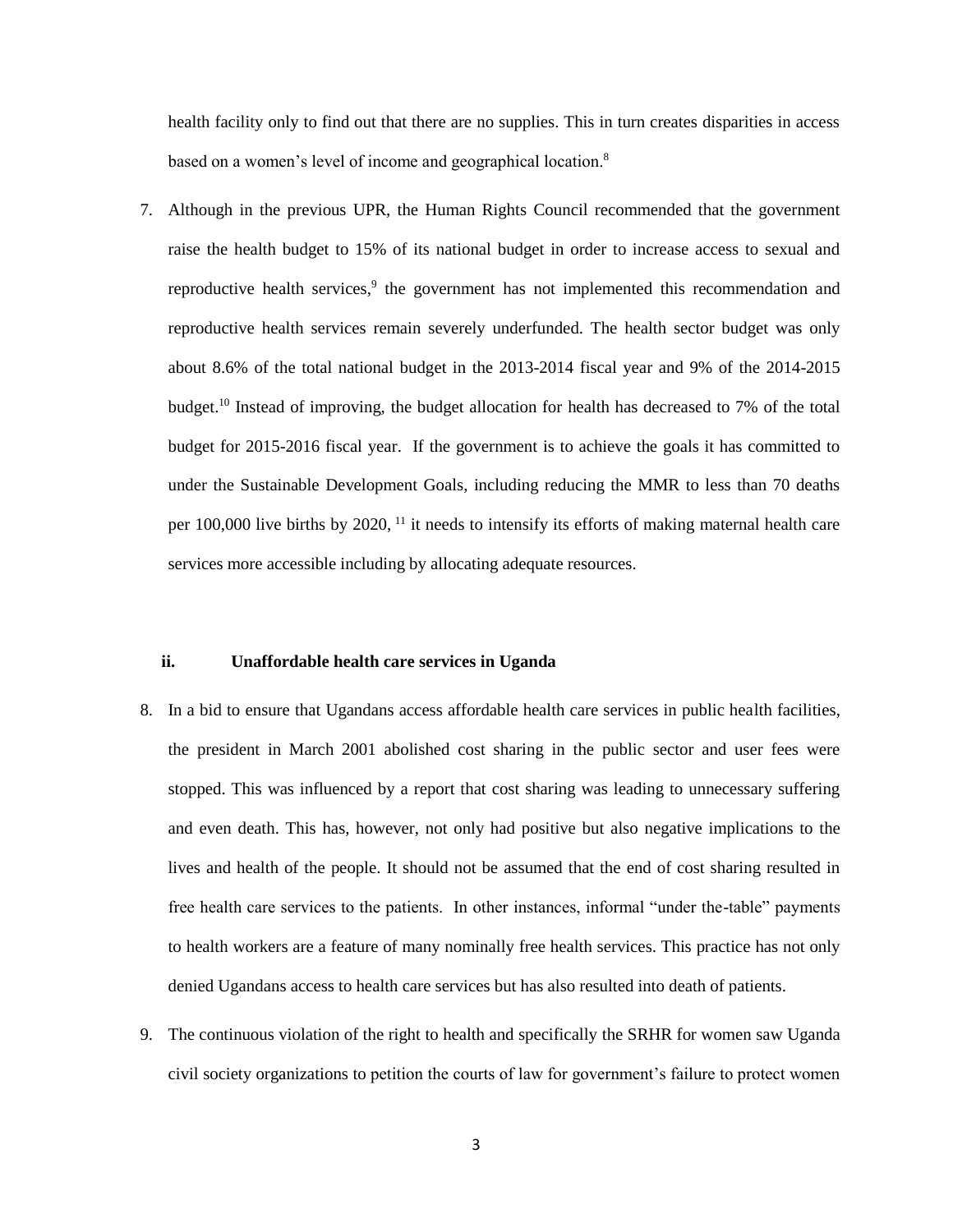given their natural maternal functional role they play in society. The Supreme Court ordered Constitutional court to hear the matter on its merits after the State Attorney rejected to the Petition stating the Courts did not have a role to play in realizing sexual reproductive health rights as the political question doctrine/ doctrine of separation of powers barred them. Constitutional petition No. 16 of 2011 cites two cases of ladies, one of whom died at Mityana Hospital for failure to pay for three bottles of rehydrating water, and airtime to call the health service provider on duty<sup>12</sup>

10. Although health facilities that have been cited in the petition have had greater achievements in ensuring that free services are accessed by the population, the question of whether activists will first take government to court to act remains perturbing. The situation would rather be different if the government either implemented its policy on no cost sharing or specifically stated that access to health care services has to be paid for by all. In this way, women would not die for failure to afford access health care services.

#### **iii. Limited access to adolescents sexual and reproductive health services in Uganda**

- 11. A number of factors impede youth and adolescents from seeking and obtaining sexual and reproductive health services. These include early sexual engagement, inadequate SRHR services and information, cultural and religious beliefs among others. Although the government is commended for establishing policies to address adolescent access to sexual and reproductive health services, including the Adolescent Health Policy Guidelines and Service Standards<sup>13</sup> and the National Minimum Healthcare Package, $14$  implementation of these policies is yet to be realized.
- 12. The failure to implement adolescent Sexual and reproductive health-related policies has affected adolescents in accessing sexual reproductive health services. Such impediments include disapproval from health workers in accessing family planning services, lack of youth friendly corners within health facilities which creates a barrier to privacy and confidentiality, inadequate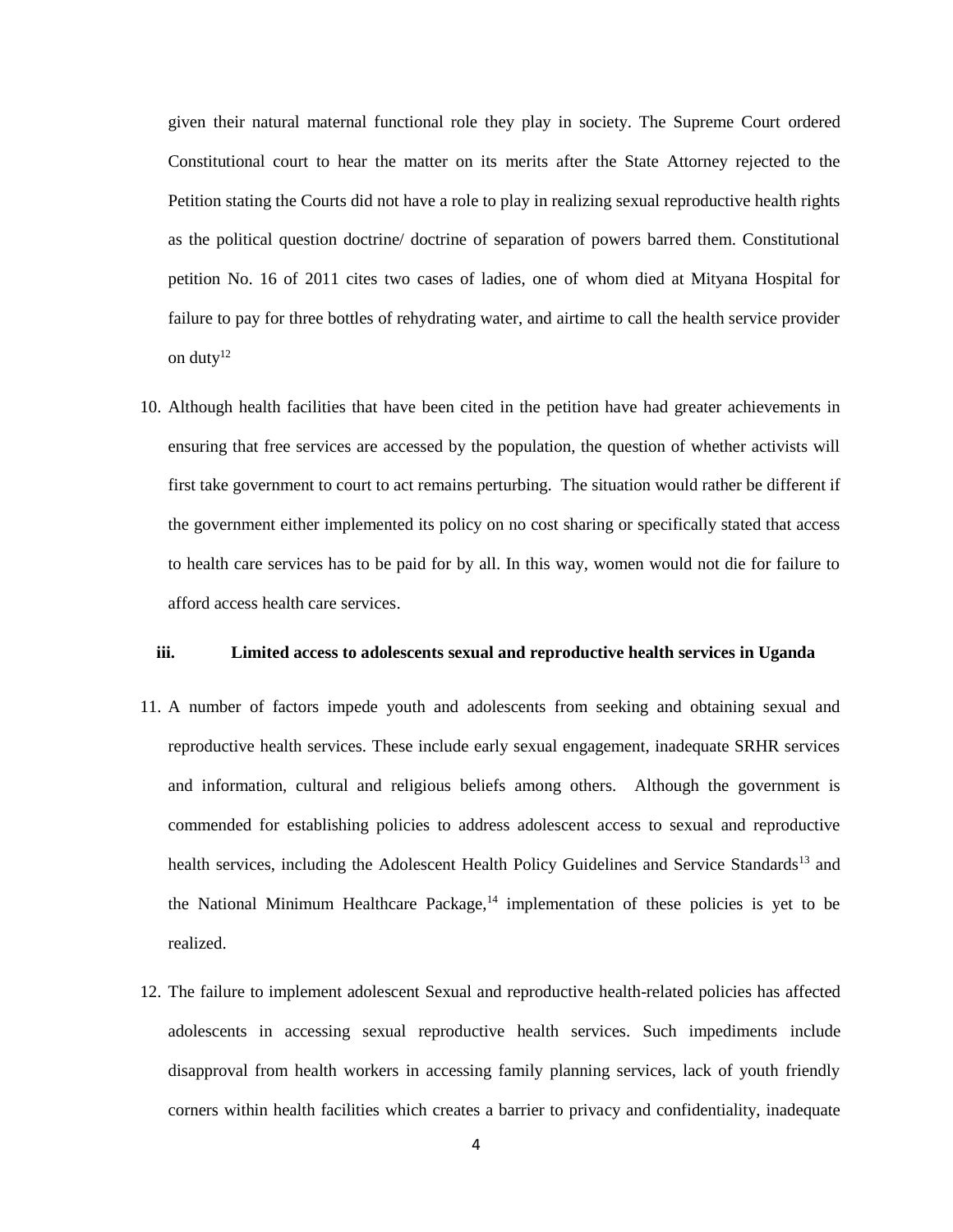supplies and providers who are not trained in providing adolescent friendly services. Indeed, adolescents in Uganda are left with misinformation and myths about sex. For example, a study revealed that 54% of young people think that a girl could not get pregnant when engaging in sex for the first time. In addition, negative societal perceptions and stigma associated with adolescent pregnancy outside the context of marriage discourage pregnant girls from seeking proper healthcare and support, driving a percentage of girls in this predicament to seek unsafe abortions.<sup>15</sup>

13. Bridging the gap between service delivery and implementation of the policies is important given that nearly 1 in 4 Ugandan girls age 15-19 has already given birth or is pregnant with her first  $child<sup>16</sup>$  and 14% of young women have their first sexual encounter before the age of 15. Inadequate access to sexual and reproductive health services results in a affiliated rise in maternal morbidity and mortality,<sup>17</sup> higher HIV/AIDS rates amongst adolescents and greater drop-out rates among school-aged girls.<sup>18</sup>

## **iv. Inadequate access to contraceptive information and services**

- 14. Uganda's legal framework allows access to information for as long as it doesn't prejudice the security of the state. Accessing health related information is however problematic yet access to family planning information and services is vital in protecting women's' and girls' rights to life and health. Inadequate access to such information and services may lead to women and girls experiencing unwanted pregnancies, possibly resulting in death or illness due to lack of adequate healthcare, or they may seek out unsafe abortions that result in injury or death.
- 15. Although the state has made efforts to improve access to family planning information and services, the unmet need for family planning for women in Uganda stood at 34%. In addition, while the use of modern contraception increased from 15% in 2007 to 26% in 2011, majority of women and girls still do not have access to contraceptive information and services. Further, the use of, and access to, contraception among women also varies depending on geographical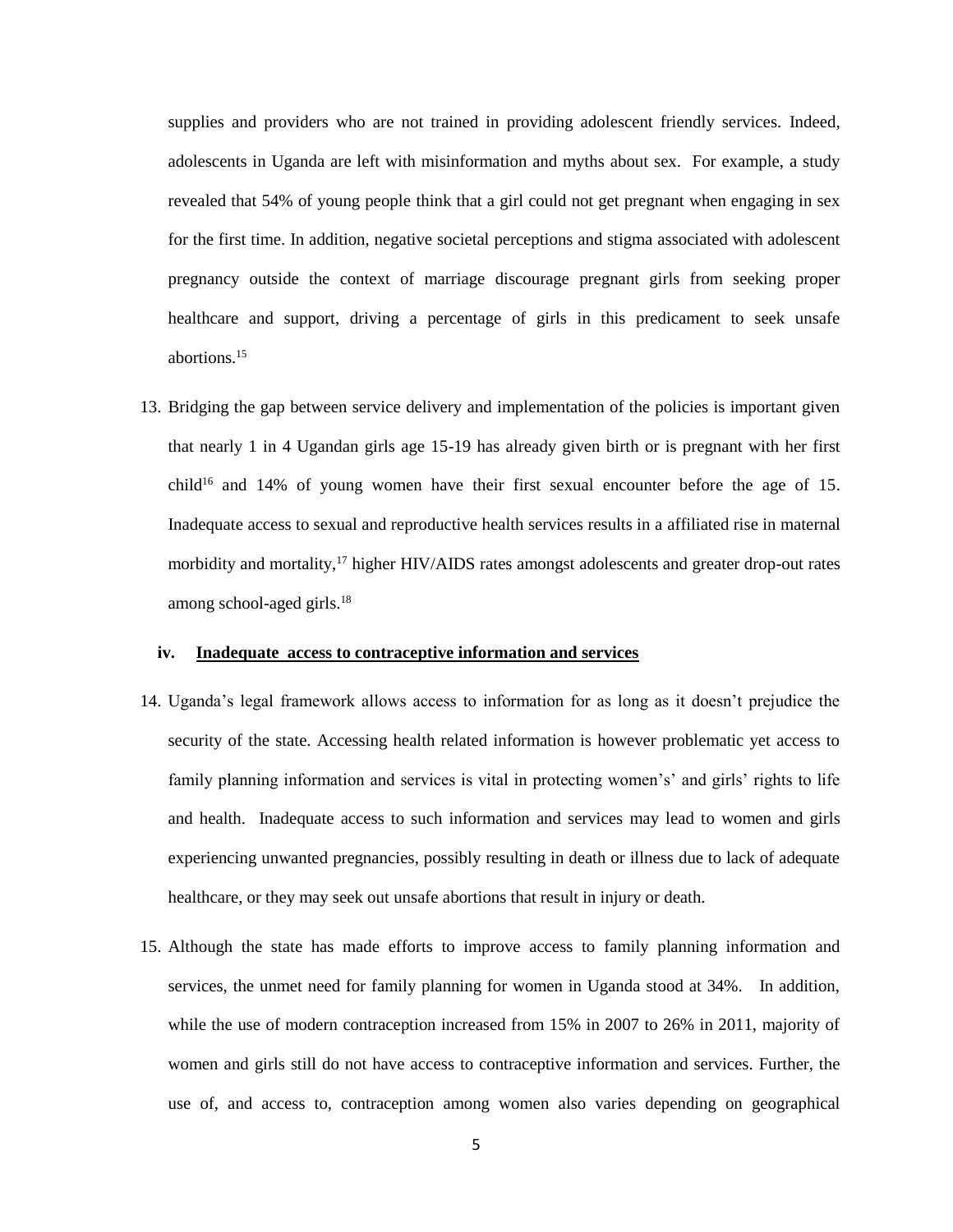location, level of education and income level. According to the 2011 UDHS, 46% of married women living in urban areas used some method of contraception, as opposed to only 27% of married women located in rural areas. In addition, 44% of married women with a secondary level or more of education used contraceptives as compared to only 18% of those with no education.

16. This low rate is attributed to a number of barriers women and girls face including associated user fees for the services, unavailability of a preferred contraceptive method, and improper counseling services. Other factors, such as the fear of side effects, the inconvenience of using modern contraceptives, partners' opposition to contraceptive use and the belief that contraceptives are prohibited by religion, inhibit women from using contraceptives. Further men's misconceptions regarding contraceptives, such as that they cause health problems, influence women's use of the methods are also attributed to low rate.

#### **v. Limited Access to Sexual and Reproductive Health Services by Refugees in Uganda**

- 17. Uganda is experiencing an influx of over half a million people fleeing violence and human rights abuse from countries such as; South Sudan, Burundi and the Democratic Republic of Congo, among others. Majority of refugees are women, out of which 70% are estimated to be of reproductive age. There is limited access to basic emergency-obstetric services for these refuge women, only a small proportion of deliveries are attended by skilled service providers, sexual and gender based violence is on a rise, and transmission of sexually transmitted infections, including HIV. Unfortunately, the local health facilities are not able to keep up to the increasing demand, hence increasing a desperate need for sexual and reproductive health services.<sup>19</sup>
- 18. Sexual and reproductive health is a key aspect of healthcare provision that does not disappear in humanitarian situations, but instead the demand for resources and services only increases. It is therefore crucial that the government of Uganda plans to incorporate and promote sexual and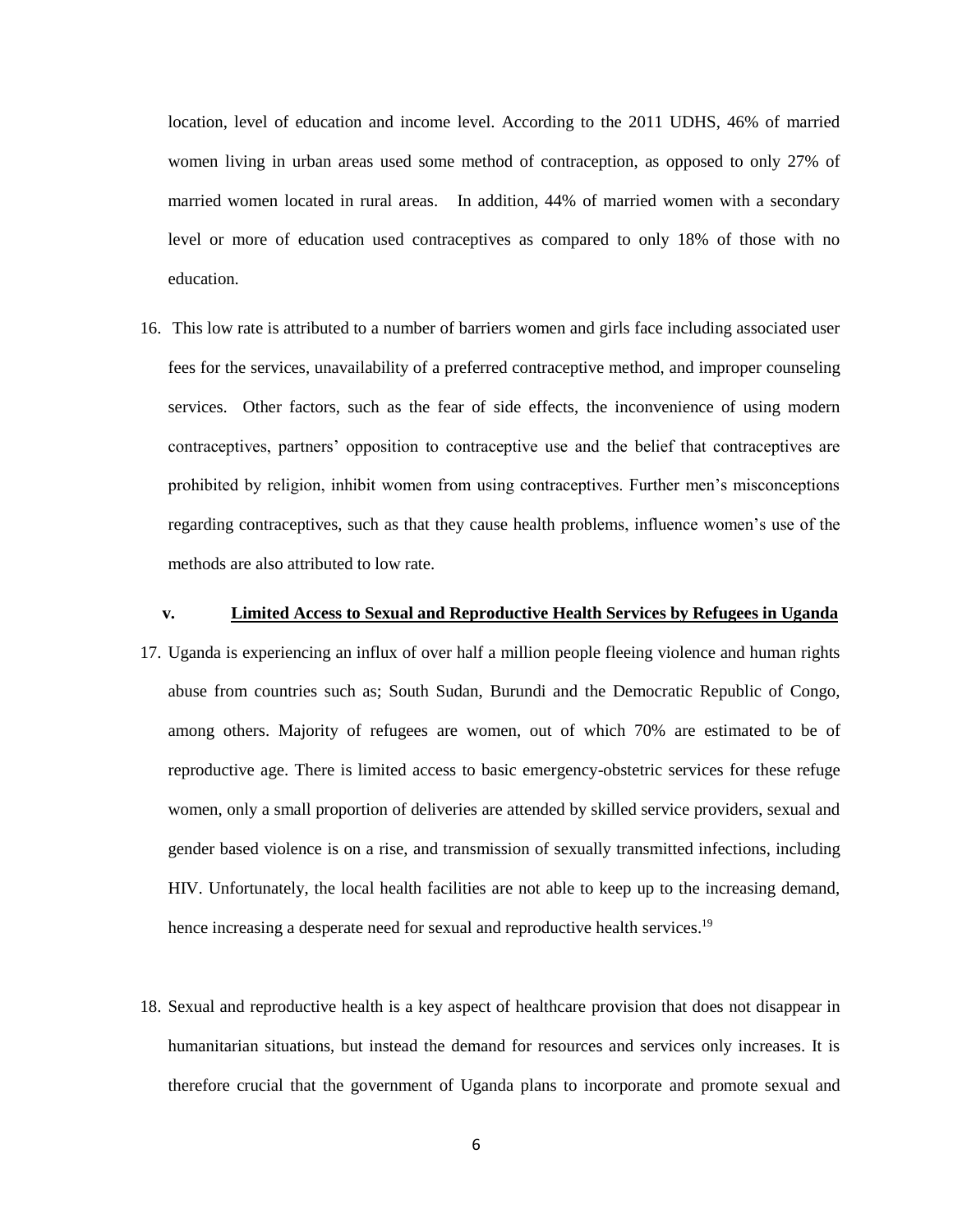reproductive health service delivery within its emergency planning in order to meet the growing need. If neglected in humanitarian situations, there are likely consequences for the men, women, children and the country at large

# **19. Questions and Recommendations**

# **A) Questions**

Key questions to the GOU include;

- i. What concrete measures is the government undertaking to ensure achievement of the Sustainable Development Goal of reducing the MMR to less than 70 deaths per 100,000 live births?
- ii. What steps is the government taking to implement the recommendation from the previous UPR regarding to increasing its health budget allocation to 15% of the total budget in accordance with its commitment under the Abuja Declaration?
- iii. What measures is the government taking to ensure that women access free health care services within government health facilities.

## **B) Recommendations**

Based on the discussions above, RHU hereby makes the following recommendations;

- i. The state should remove all legislative barriers that prohibit young people especially unmarried young women from accessing sexual and reproductive health services, especially family planning.
- ii. The state should intensify its efforts towards making maternal health services more accessible by increasing its health budget to 15 percent as per the Abuja Declaration.